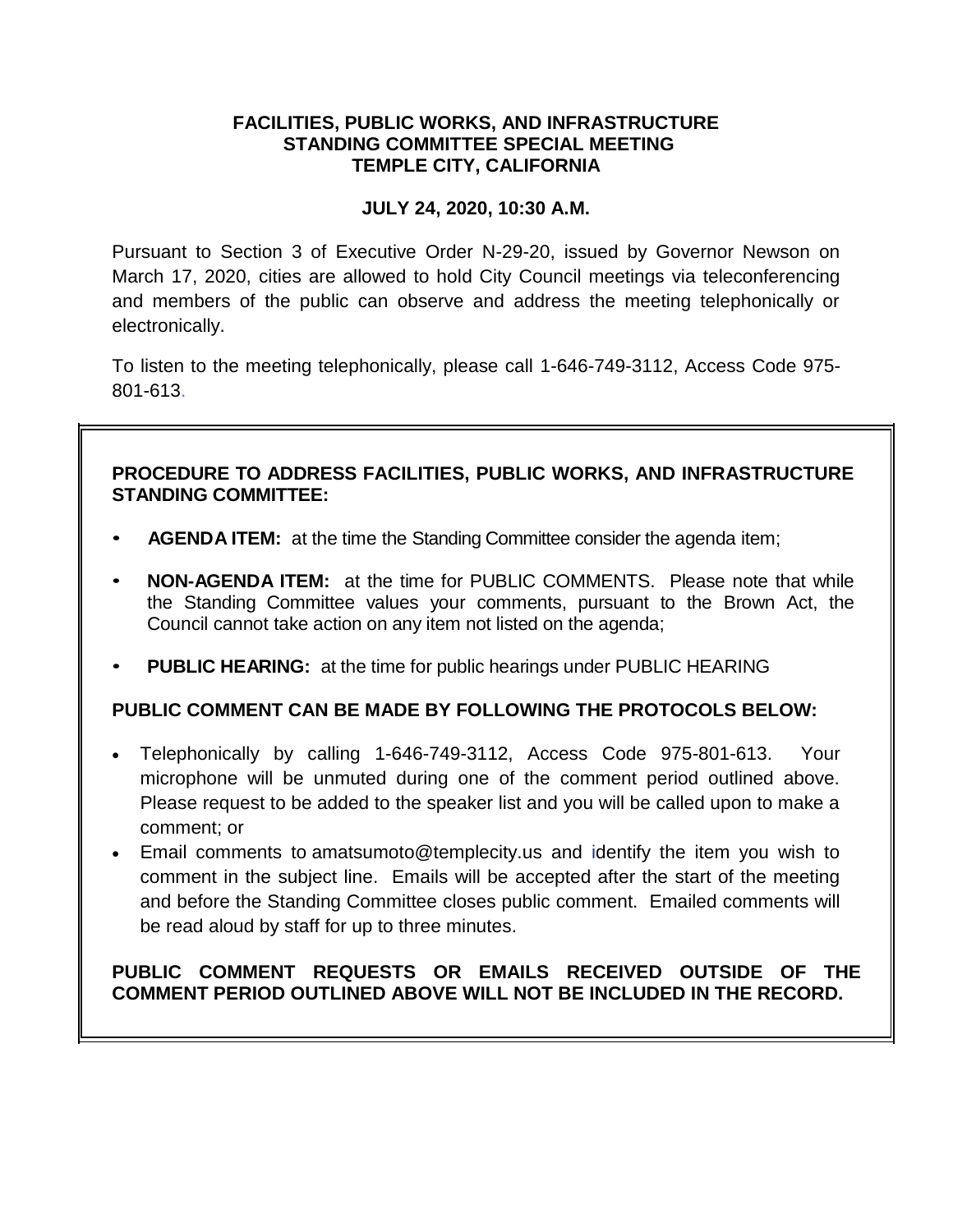Facilities, Public Works, and Infrastructure Standing Committee Agenda July 24, 2020 Page 2

## **1. CALL TO ORDER**

**2. ROLL CALL** – Councilmember Man, Mayor Pro Tem Yu

# **3. PUBLIC COMMENTS**

### **4. CONSENT CALENDAR**

All Consent Calendar items may be approved in a single motion as recommended unless removed for further discussion. If members of the Standing Committee or persons in the audience wish to discuss any matters listed on the Consent Calendar, please address them at this time.

## A. [APPROVAL OF MINUTES](https://ca-templecity.civicplus.com/DocumentCenter/View/14833/02-4A-PWSC-Minutes-2020-05-08)

The Standing Committee is requested to review and approve Minutes of the Special Standing Committee Meeting of May 8, 2020.

Recommendation: Approve.

#### **5. UNFINISHED BUSINESS – None**

#### **6. NEW BUSINESS**

## A. [PRIMROSE PARK DESIGN PACKAGE STATUS REPORT](https://ca-templecity.civicplus.com/DocumentCenter/View/14834/03-6A-Primrose-Park-Design-Status-Update-)

Status update on the preparation and progress of the bid package.

| Presentation:   | Parks<br>Matsumoto                                                                  |  | and Recreation Director |  | Adam |
|-----------------|-------------------------------------------------------------------------------------|--|-------------------------|--|------|
| Recommendation: | Review and discuss the Primrose Park design<br>package and provide staff direction. |  |                         |  |      |

### B. [ADDITIONAL SCOPE OF SERVICES AND FEES FOR PROFESSIONAL](https://ca-templecity.civicplus.com/DocumentCenter/View/14832/04-6B-Additional-Scope-and-Services-and-Fees-for-Agreement-with-David-Volz)  [SERVICES AGREEMENT WITH DAVID VOLZ DESIGN FOR PRIMROSE](https://ca-templecity.civicplus.com/DocumentCenter/View/14832/04-6B-Additional-Scope-and-Services-and-Fees-for-Agreement-with-David-Volz)  [PARK PROJECT](https://ca-templecity.civicplus.com/DocumentCenter/View/14832/04-6B-Additional-Scope-and-Services-and-Fees-for-Agreement-with-David-Volz)

David Volz Deign is requesting a change in the scope of services for the Primrose Park Project, including additional fees.

Presentation: Parks and Recreation Director Adam Matsumoto